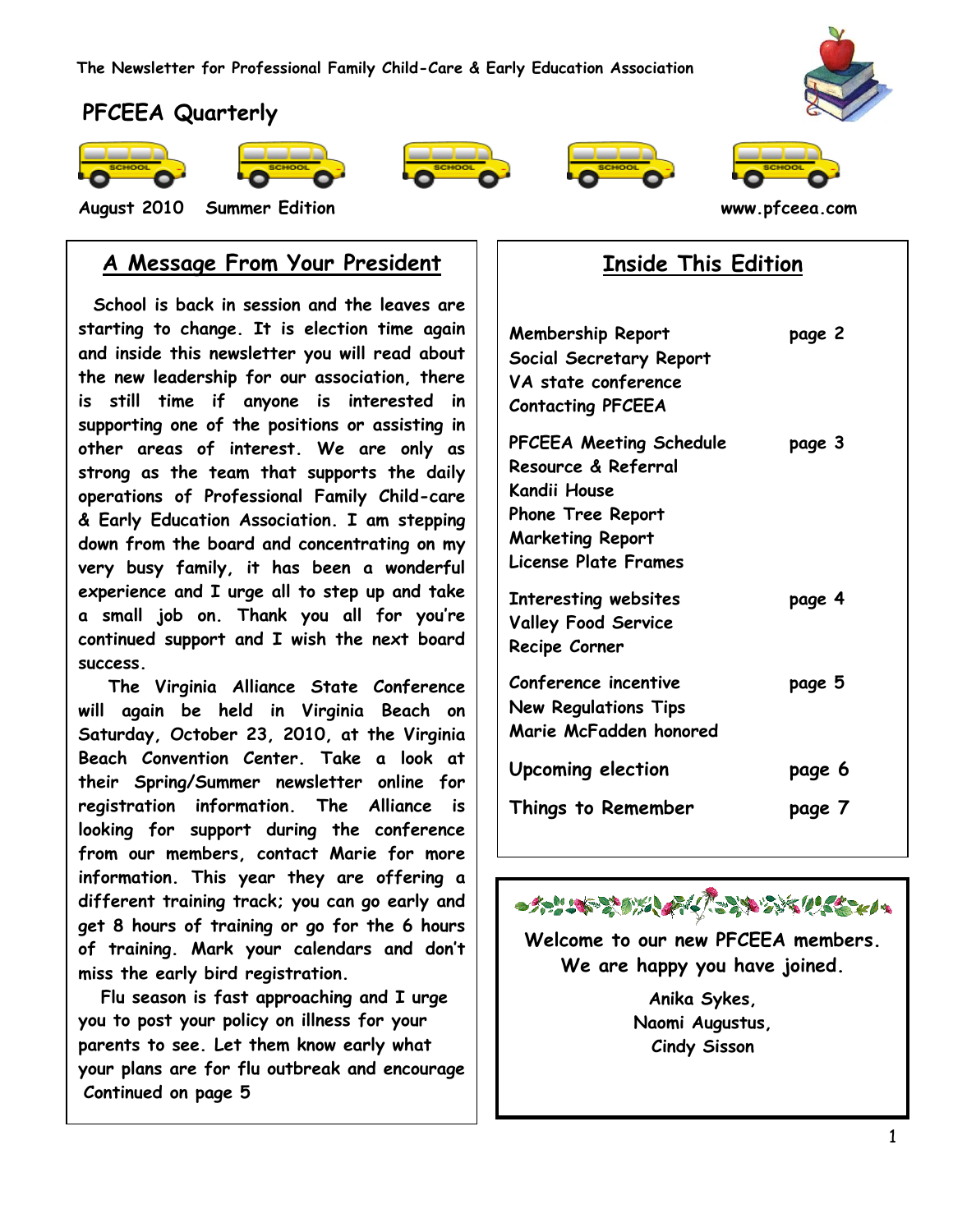## **Upcoming Conferences in 2010**

**VAFCCA – Oct 23 Virginia Beach, VA For more information: [www.vafcca.org](http://www.vafcca.org/)**

 **VAFCCA will pay \$300 to the association bringing the highest % of members. We would love to be the winner!**

#### **Membership Report**

**We currently have 70 members. While our membership numbers have dropped, we believe the association remains strong and as a result, we are confident more people will want to become members very soon.**

**On September 10, PFCEEA will have its 9 th anniversary. In our 9 years of existence, 317 people have joined.**

**Submitted by Marie McFadden**

### **Social Secretary**

**Hope everyone has had a wonderful summer. If you have any items for door prizes, I am usually at all the trainings or you can give it to Marie or Janis and they can pass it on to me. I also welcome gift bags or baskets for the door prizes. Not only do I send out cards for birthday and anniversaries I also send out cards for illness and grieving for the loss of a loved one. I just need to know. You can either send me an email or let either Janis or Marie know and they will pass it on.** 

**Submitted by Diane McEwen Social Secretary**

**diane\_terry.1@verizon.net**

## **How to Contact PFCEEA**

**Email: [pfceea@yahoo.com](mailto:pfceea@yahoo.com) Website: [www.pfceea.com](http://www.pfceea.com/) Email Loop: [http://groups.yahoo.com](http://groups.yahoo.com/) under "Join a group" type in PFCEEA Facebook: Professional Family Child Care & Early Educational Association**

## **PFCEEA Executive Board**

| President                      |          |
|--------------------------------|----------|
| <b>Janis Ingham</b>            | 498-3303 |
| Vice-President                 |          |
| Amy Stovall                    | 340-2148 |
| Treasurer                      |          |
| Wanda DiNardo                  | 486-4582 |
| <b>Corresponding Secretary</b> |          |
| Nannette Huff                  | 422-1891 |

# **Standing Committees**

**Advertising Marie McFadden 482-9470 Historian Janice Coffman 499-6474 Beth Kaminski 853-4504 Marketing Fern Rohrer 857-7948 Marie McFadden 482-9470 Membership Marie McFadden 482-9470 Newsletter Marie McFadden 482-9470 Phone Tree Beth Kaminski 853-4504 Resource & Referral Laurie Womack 486-1840 Social Secretary Diane McEwen 490-2371**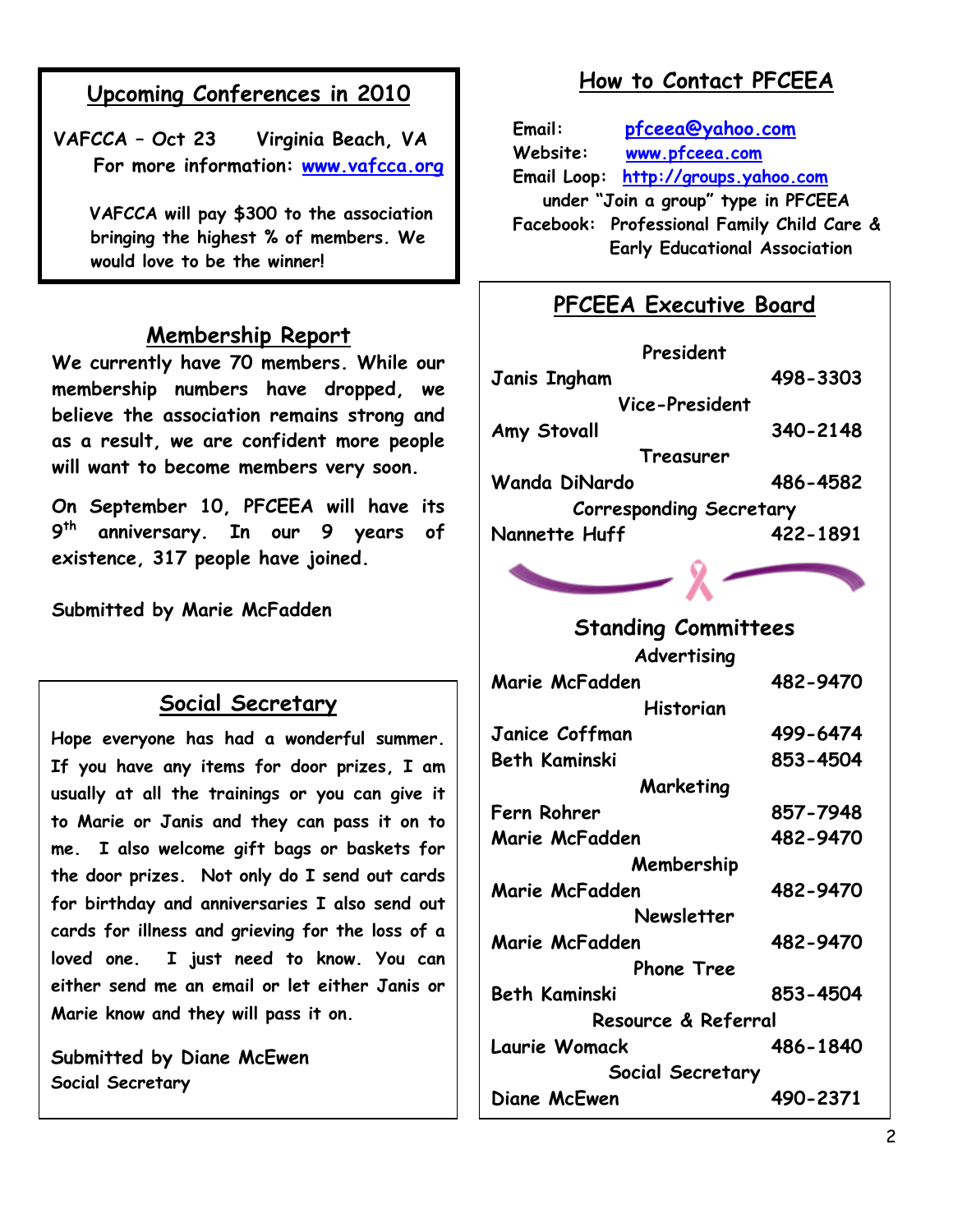## **PFCEEA Meeting Schedule**

**To register for all training meetings, please email [pfceea@yahoo.com](mailto:pfceea@yahoo.com) or call Marie at 482-9470. PFCEEA members receive the training certificate for free, non-members pay \$10 cash.**

**2010 meeting dates from September to December will be held in the Virginia Beach Central Library Auditorium from 7- 9 pm. Please let us know if you have a topic or speaker we haven't presented in a while.**

**Mark your calendars:**

**Sept. 27 Oct 11 Nov 22 Dec 6**

#### **Resource & Referral**

**We are currently running an ad in the Virginian Pilot. With school starting very soon, our phones should be ringing. If you can't accept a child because of age or hours, please refer the parent to our website. [www.pfceea.com](http://www.pfceea.com/)**

**Submitted by Laurie Womack**

#### **Phone Tree Report**

**Since we didn't have any meetings over the summer, the phone tree was not activated. We will be making calls for the September 27th training meeting. Submitted by Beth Kaminski**

#### **Kandii House**

**PFCEEA accepts donations of baby food, formula, diapers along with gently used baby clothing to give to Kandii House. The formula and diapers can be from opened containers and all donations can be brought to any of our meetings.**

**Submitted by Nannette Huff**

### **Marketing Report**

**Marie appeared on Fox 43's "The Hampton Roads Show" on August 25. PFCEEA was mentioned in the story and we hope this fills everyone's openings. Please check our website: [www.pfceea.com](http://www.pfceea.com/) to make sure your information is listed correctly.**

**We are also calling centers to let them know they may attend our trainings. Submitted by Fern Rohrer & Marie McFadden** 

#### **License Plate Frames**

**In our quest for finding another way to market our association, and have parents find our website, PFCEEA purchased 200 license plate frames. We are selling them for: \$3 for 1 or \$5 for 2.**

**If we all have these on our cars, many people will see them and learn of our association. We will continue to sell them at all of our meetings; get yours before they are gone.**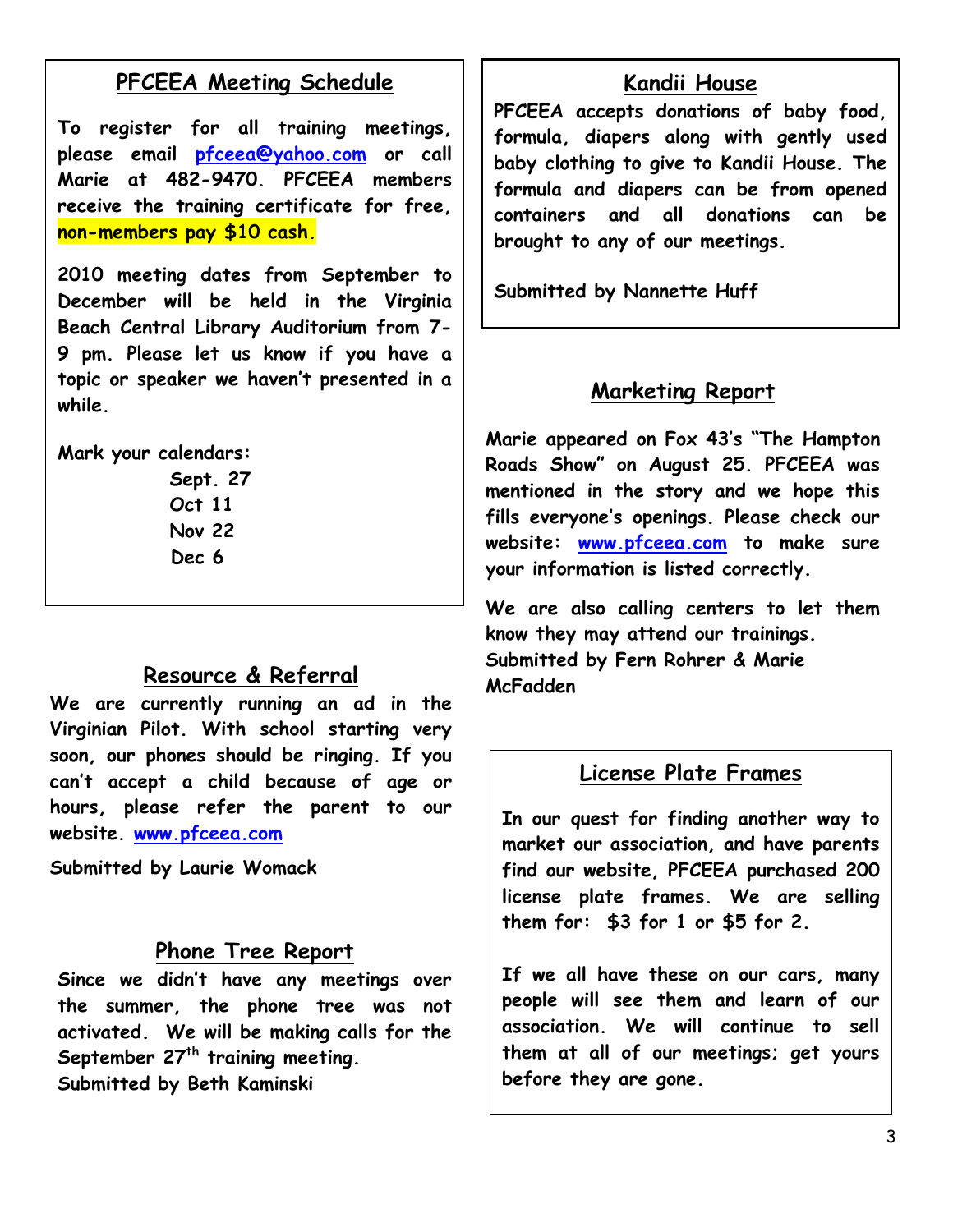## **Interesting Websites**

**<http://www.epingsoft.com/docx/docxv.asp> free download allows you to view the new version of Microsoft Word [http://medicine.arizona.edu/spotlight/learn](http://medicine.arizona.edu/spotlight/learn-sarver-heart-centers-continuous-chest-compression-cpr)[sarver-heart-centers-continuous-chest](http://medicine.arizona.edu/spotlight/learn-sarver-heart-centers-continuous-chest-compression-cpr)[compression-cpr](http://medicine.arizona.edu/spotlight/learn-sarver-heart-centers-continuous-chest-compression-cpr) CPR video**

## **<http://www.kididdles.com/>children's songs <http://atozkidstuff.com/>children's activities <http://preschoolrainbow.org/>preschool ideas**

**If you want your yard sprayed for mosquitos, call your city offices to see if they will come out. I recently found out Chesapeake providers can call and they will come out for free. 382-3450**

# **Valley Food Service (RFS Tidewater)**

 **PFCEEA recently secured an account with Valley Food Service (now called RFS Tidewater).Their new address is 1201 Progress Road, Suffolk VA.**

**The company will deliver to 1 location; however, we need to place an order of at least \$450.00.**

**All items are sold in bulk and must be paid in cash at the time of pick up. Their available items and prices are listed on our website – www.pfceea.com under "Benefits of Membership".** 

 **for you to pick up. Once you have decided which items you want to order, call Jackie at: 461-8000 X104. They will pull the items you ordered and have them waiting** 

**Their hours of operation are: M - F 8 am to 5 pm and Sunday from 1 pm to 4 pm. You can pick up your order in as little time as an hour after you place your order. All items are restaurant quality.**

## **Recipe Corner**





**Baked Spaghetti**

**1 lb cooked hamburger**

**1 jar spaghetti sauce**

**1 box spaghetti**

**1 can mushroom (optional) Combine cooked ground beef, cooked spaghetti noodles, sauce and mushrooms in a large pot. Mix well and transfer to a baking dish. Top with shredded cheese. Bake in a 350 oven for 30 minutes.**

#### **Crescent Hot Dogs**

**Hot dogs can of crescent rolls Wrap a hot dog with a crescent roll, bake until the biscuit is golden brown**

**Recipes submitted by Donna Rosevear**

**We are always looking for new recipes or ideas for meals. Please send your ideas to pfceea@yahoo.com**

**Here are a few websites to help you create some new meals for your family and daycare children. [www.topsecretrecipes.com/recipes.asp](http://www.topsecretrecipes.com/recipes.asp) [www.recipegoldmine.com](http://www.recipegoldmine.com/) <http://copycat.cdkitchen.com/> <http://www.copykat.com/> <http://recipes.robbiehaf.com/Copycat.html> <http://www.copycat-recipes.net/>**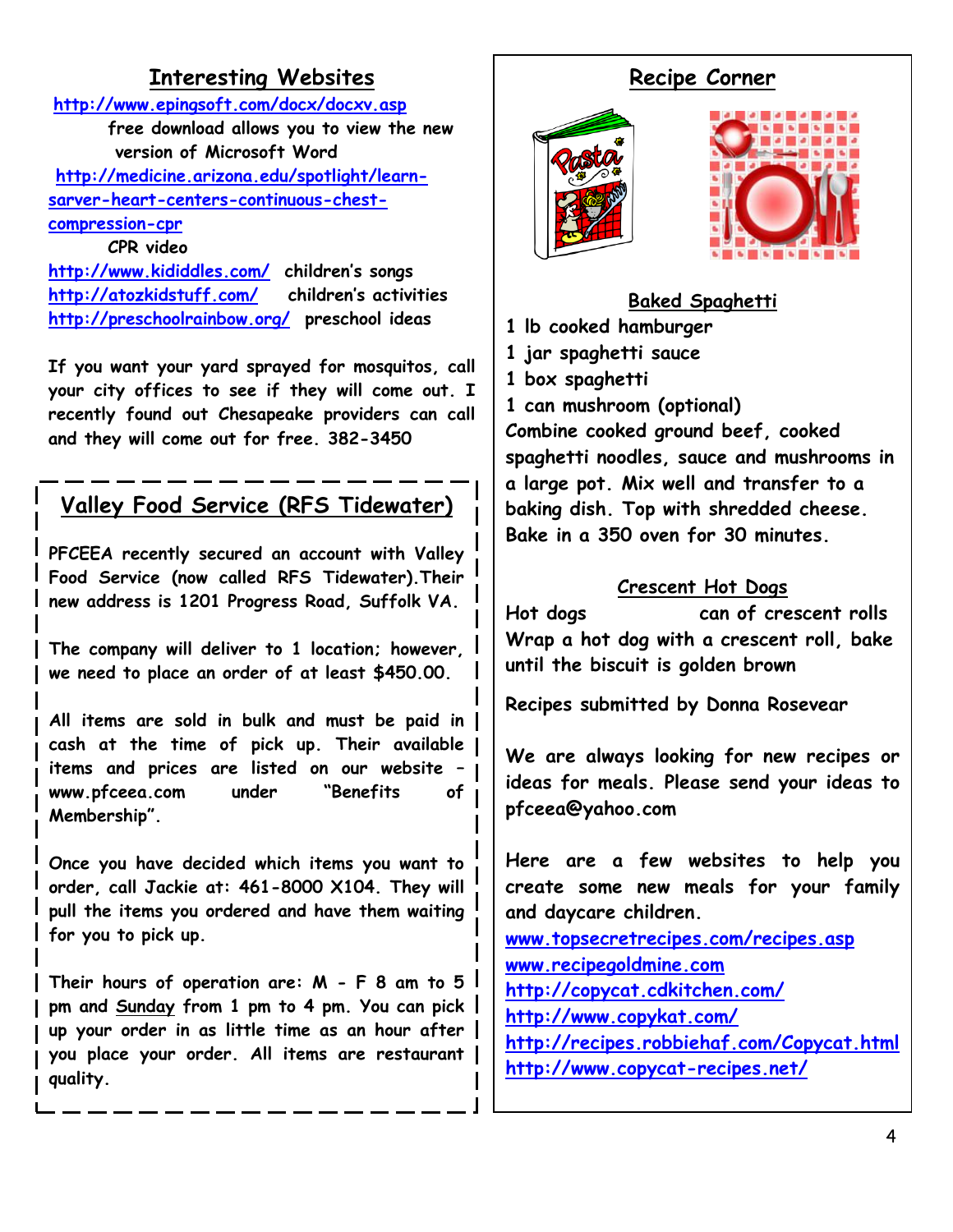

#### **June 30, 2010**

**Marie on right, with Donna Kelly at the Norfolk Foodbank's Annual Volunteer Appreciation night. Marie received flowers and a gift for conducting the Child Care Provider Orientation Classes from 1998 to 2010.**



**President's Message continued from page 1**

**them to vaccinate their children. Don't forget to take care of yourselves also, and good hand washing habits keep illness at bay.** 

 **hunt while the younger ones run around and play. Enjoy the cooler days outside with your children; older children can go on a scavenger My children love to gather the acorns on the grass and we make piles for the squirrels to collect. Whatever activities you plan with your children know that you are making a difference in a child's life.** 

**Sincerely,**

Janis Ingham

## **Help PFCEEA earn \$300**

**The Virginia Alliance of Family Child Care Associations (VAFCCA) plans to give \$300 to the local association who has the highest percentage of their membership attend the October 23rd conference being held in the Virginia Beach Convention Center. Our association won the contest several years in a row and now since the conference will be held in our area it would be very embarrassing to lose the contest this year. Come for the training and networking with other providers. Remember, all conference costs are a business deduction!**

#### **Tips for New Regulations**

**Here are some good ideas from Karen: In the event of an emergency in your home, instead of you having to call all the parents, give a list of all your parents' contact numbers to either another provider or trusted neighbor. Now in an emergency, you only have to call 1 person who will contact all of your parents.** 

**Double check the list of suggested items you keep in your first aid box. Check all items for expiration dates.**

**Make sure you practice your shelter-inplace drills at least 2 times each year and document it.**

**Check the food/drink items you have set aside in your emergency evacuation bag for expiration dates.**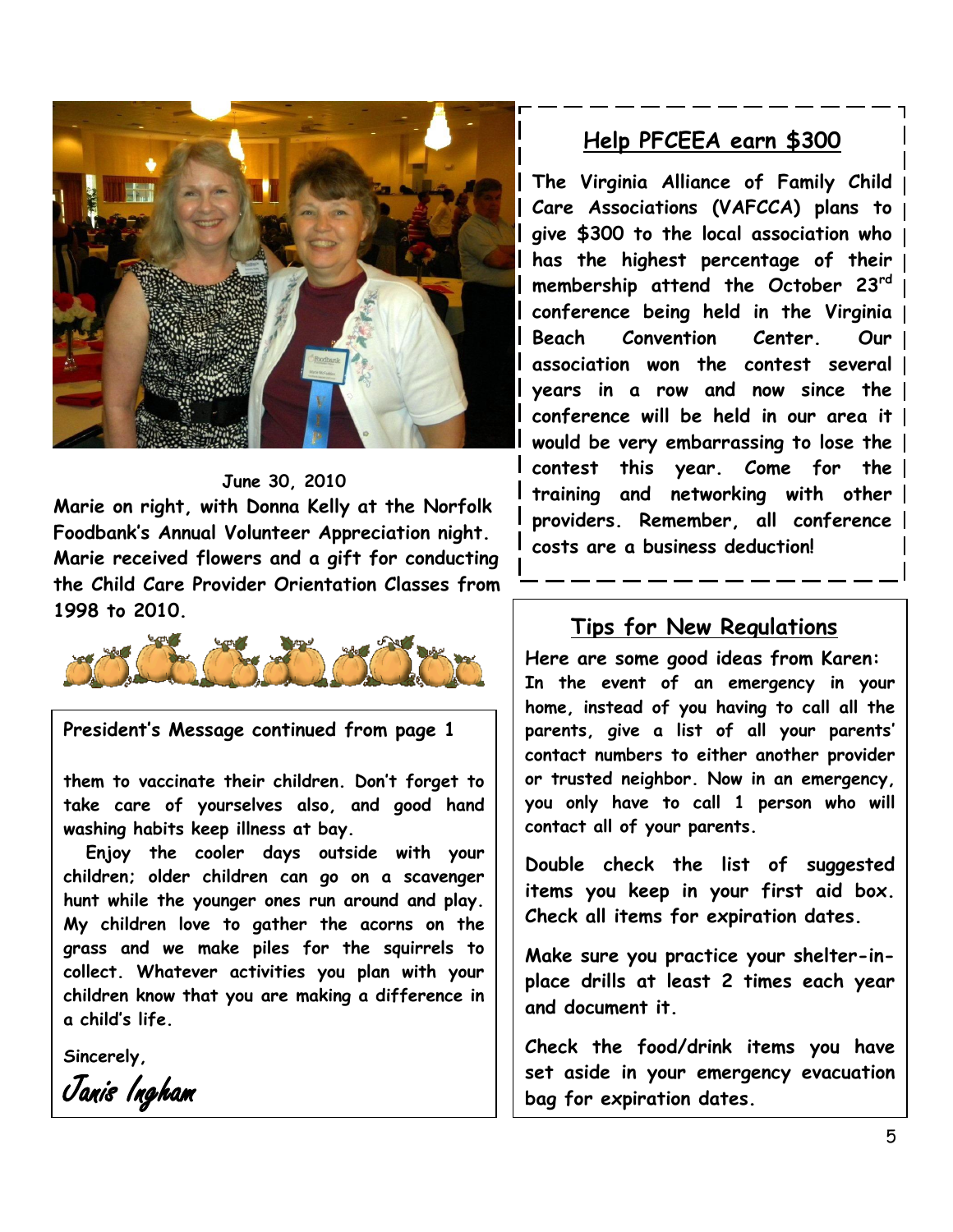#### **Upcoming Elections**

**This September all positions except Membership are up for election. We need each of you to consider stepping up and taking one of the positions so our association can continue to operate smoothly. If no one steps up, THE ASSOCIATION WILL DISSOLVE.**

**None of the positions are difficult; they do however, require some of your time and attendance at business meetings.** 

**The Board shall have between 4 and 12 directors. Directors shall serve as either officers or atlarge members.**

#### **Officer qualifications:**

**All officers must be active members. The President and Vice President must have 18 months experience in family child-care, and be currently working in the early childhood field**.

#### **President**

**Preside over all meetings Appoint interim directors to fill vacancies, subject to Board approval Nominate committee chairs in consultation w/the Board and subject to Board approval Serve as a member of all committees Sign checks as needed Other duties as assigned by the Board**

**Vice President Perform the duties of President in the absence of the President Sign checks as needed Other duties as assigned by the Board**

#### **Secretary**

**Record the minutes of all meetings Distribute minutes to all appropriately designated individuals Send out meeting agendas to appropriately designated individuals Other duties as assigned by the Board**

#### **Treasurer**

**Maintain financial records of PFCEEA in accordance with standard accounting procedure and submit reports as outlined in the policies and procedures of PFCEEA Submit the books to accountant for annual audit Sign checks as needed Other duties as assigned by the Board**

There are many other jobs you can help with. Give one of us a call and we will discuss<br>the pessibilities **the possibilities.**